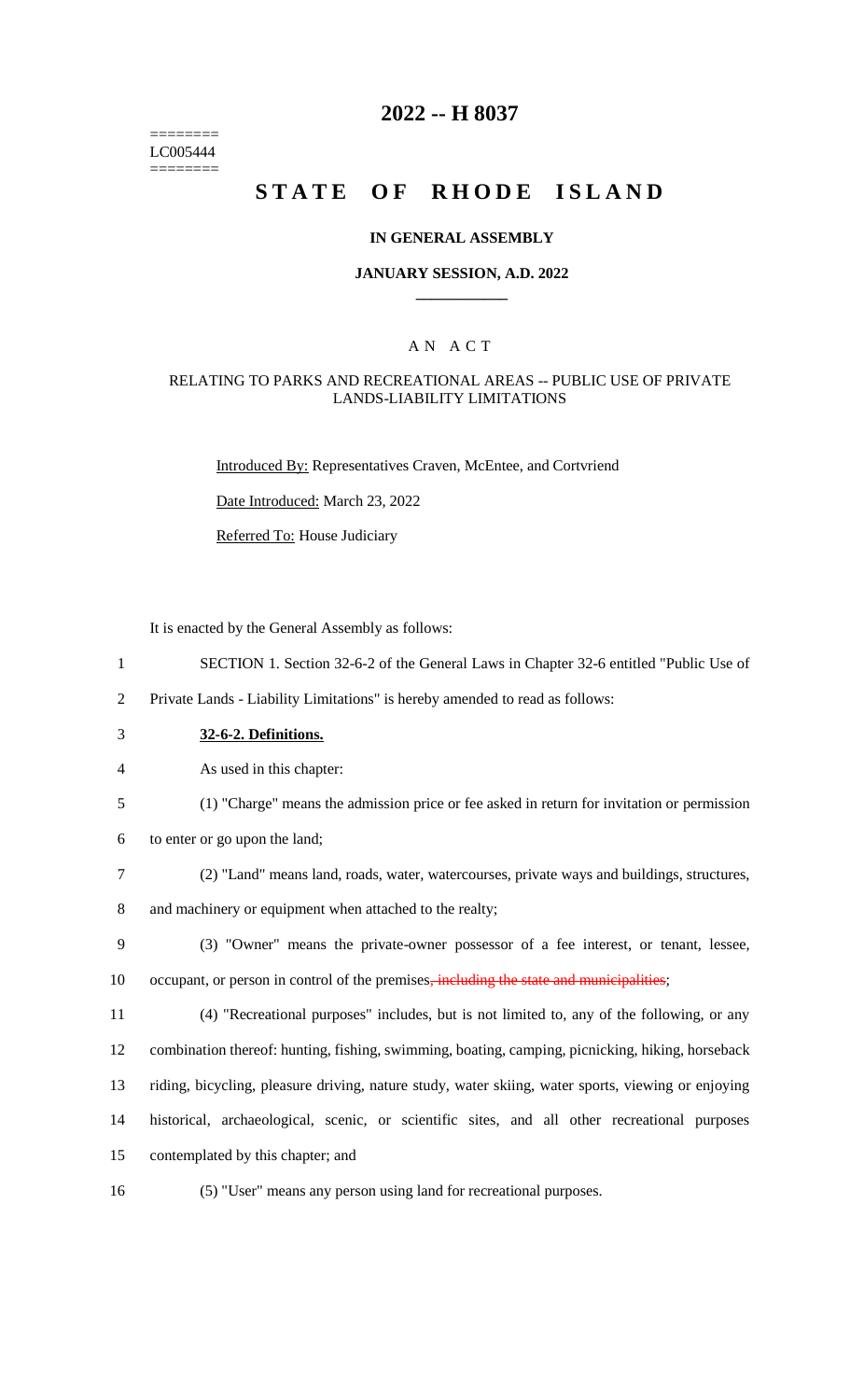1 SECTION 3. This act shall take effect upon passage.

#### $=$ LC005444  $=$

LC005444 - Page 2 of 3